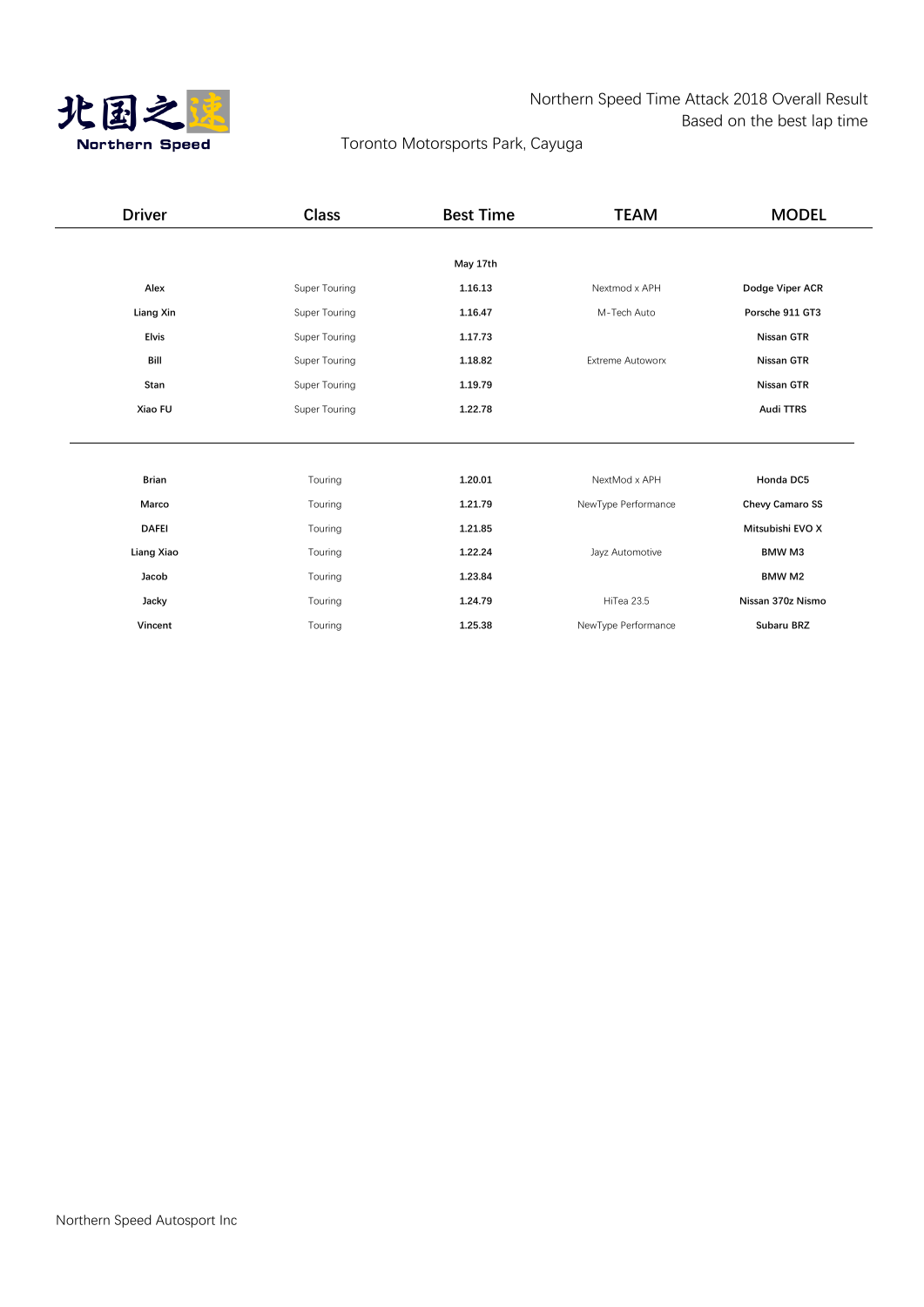

#### Northern Speed Time Attack 2018 Overall Result Based on the best lap time

# Toronto Motorsports Park, Cayuga

| <b>Driver</b>    | <b>Class</b>  | <b>Best Time</b> | <b>TEAM</b>           | <b>MODEL</b>              |
|------------------|---------------|------------------|-----------------------|---------------------------|
|                  |               |                  |                       |                           |
|                  |               | July 5th         |                       |                           |
| <b>Liang Xin</b> | Super Touring | 1.15.81          | M-Tech Auto           | Porsche 911 GT3           |
| Tony             | Super Touring | 1.16.79          | M-Tech Auto           | Porsche 911 Turbo S       |
| Jay              | Super Touring | 1.16.88          | <b>YD Motorsports</b> | Porsche 911 Turbo S       |
| Bill             | Super Touring | 1.17.46          | Extreme Autoworx      | Nissan GTR                |
| Ricky            | Super Touring | 1.18.11          |                       | Porsche 911 GT3           |
| Alex             | Super Touring | <b>TE</b>        |                       | Porsche 911 Turbo S       |
| Julian           | Super Touring | <b>TE</b>        |                       | Porsche 911 Carrera S     |
| John             | Super Touring | <b>DNF</b>       | Car Lounge            | Porsche Cayman GT4        |
| Frank            | Super Touring | <b>DNF</b>       |                       | <b>Audi TTRS</b>          |
|                  |               |                  |                       |                           |
|                  |               |                  |                       |                           |
| Lap Li           | Touring       | 1.17.46          | J-Spec Performance    | <b>Honda Civic</b>        |
| Tom Li           | Touring       | 1.18.67          | Nextmod x APH         | Honda Civic Si            |
| John             | Touring       | 1.21.55          | Car Lounge            | <b>BMW M3</b>             |
| Allen Bai        | Touring       | 1.21.93          | Kangs Racing          | <b>BMW M4</b>             |
| Jason T          | Touring       | 1.22.63          | Kangs Racing          | Mercedes CLA45 AMG        |
| <b>Brain</b>     | Touring       | 1.23.58          | Nextmod x APH         | Honda Civic Type R        |
| Martin           | Touring       | 1.23.84          | C.C.M.C               | <b>Honda Civic Type R</b> |
| Jacky            | Touring       | 1.24.00          | HiTea 23.5            | Nissan 370z Nismo         |
| Vincent          | Touring       | 1.24.05          |                       | <b>Honda Civic Type R</b> |
| Android          | Touring       | 1.24.84          |                       | <b>BMW M4</b>             |
| Mark             | Touring       | 1.26.50          |                       | Audi RS3                  |